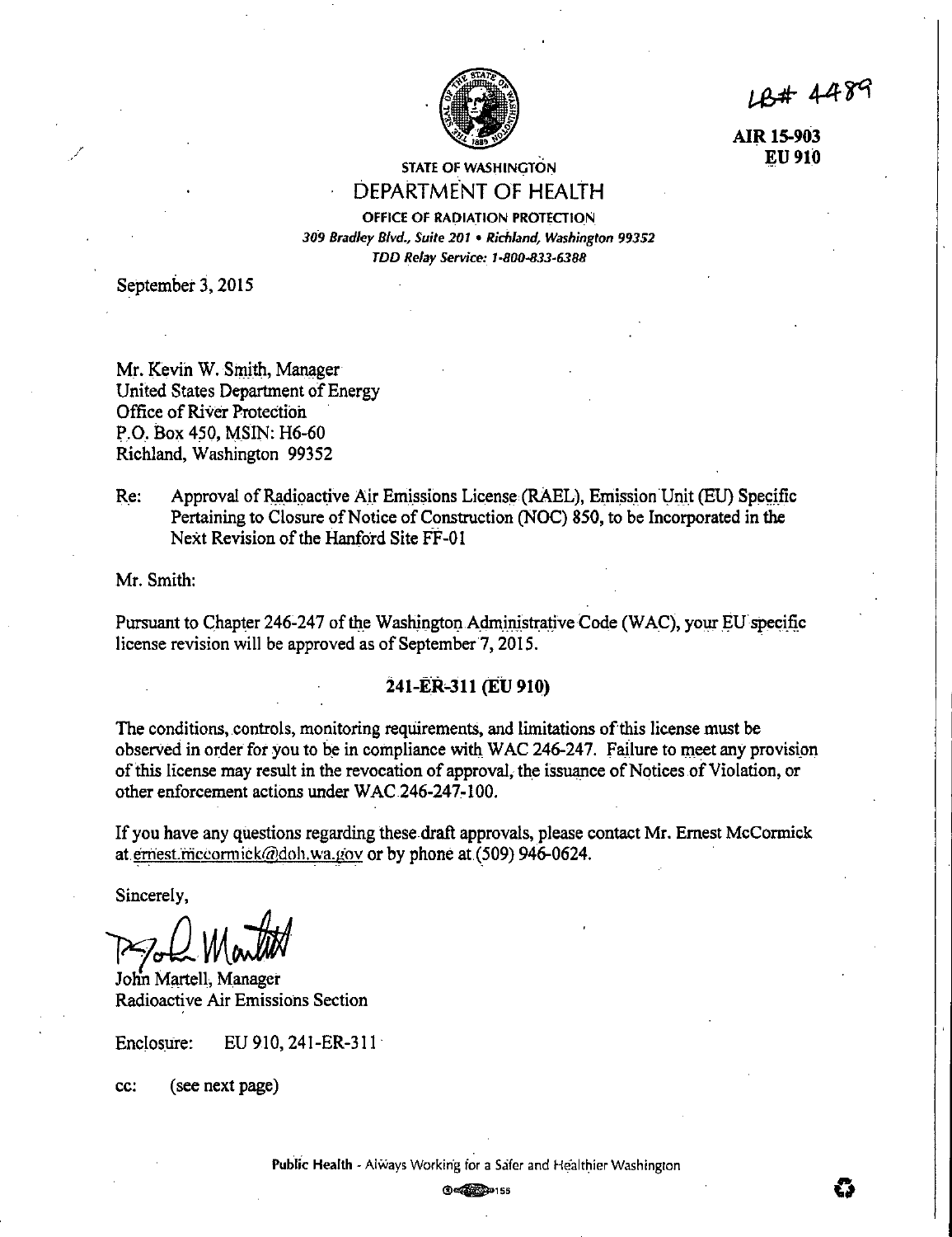$\boldsymbol{J}$ 

cc: Ruth Allen, WRPS - Matthew Barnett, PNNL Shawna Berven, WDOH Lucinda Borneman, WRPS Lee Bostic, BNI Dermis Bowser, USDOE-ORP Cliff Clark, USDOE-RL Jack Donnelly, WRPS Rick Engelmann, CHPRC Dennis Faulk, EPA Eric Faust, USDOE-RL Gary Fritz, MSA Philip Gent, Ecology Robert Haggard, BNI Jessica Joyner, WRPS Reed Kaldor, MSA Paul Karschnia, CHPRC Ed MacAlister, USDOE-E\_mest McCormick, WDOH Valarie Peery, Ecology Bryan Trirnberger, USDOE-ORP Randy Utley, WDOH Jeff Voogd, WRPS Joan Woolard, MSA Davis Zhen, EPA Environmental Portal RAES Tracking: RAES 15-52; EU 910 J"